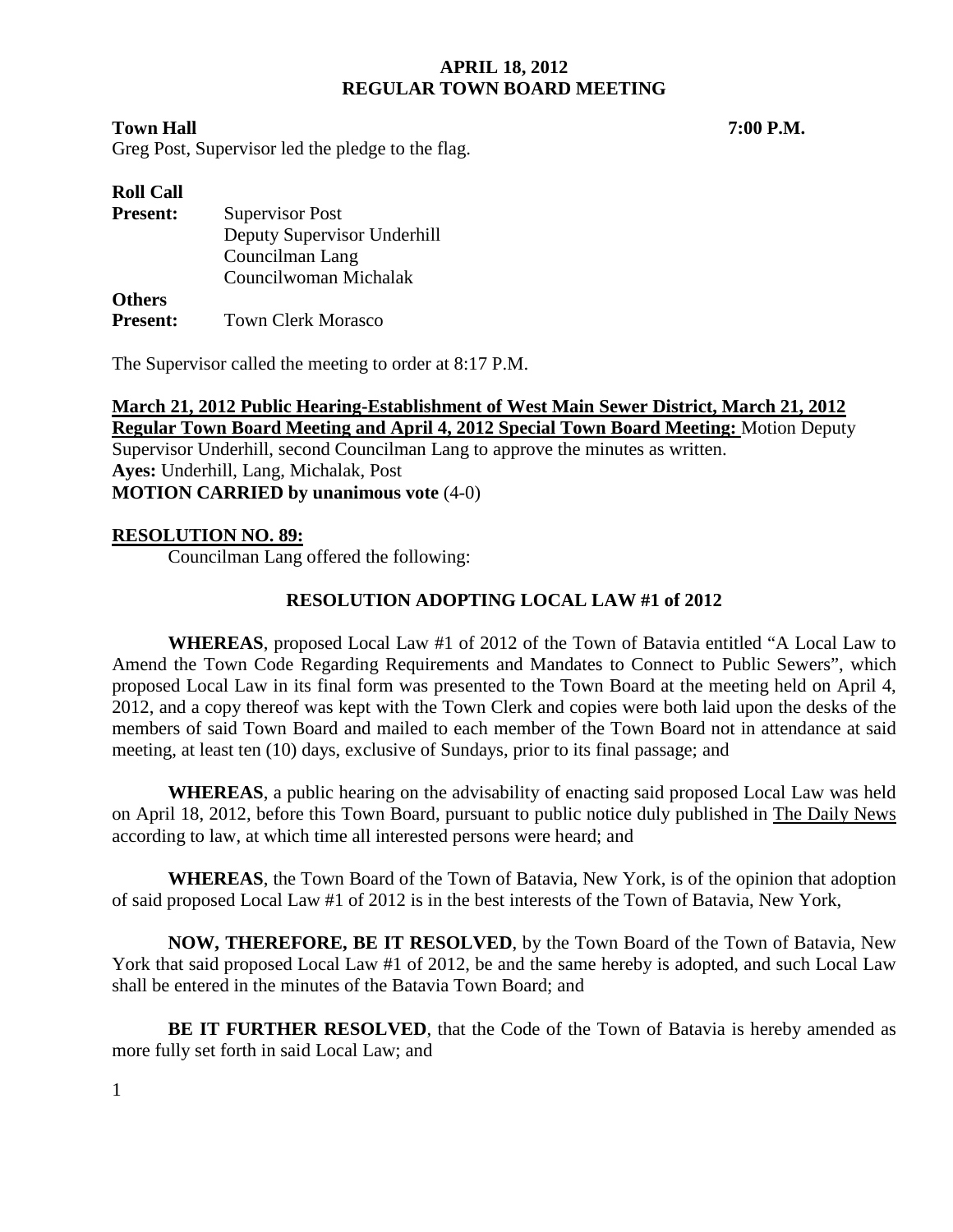**BE IT FURTHER RESOLVED**, that certified copies of said Local Law #1 of 2012 be filed with the New York State Secretary of State in accordance with Law; and

**BE IT FURTHER RESOLVED**, that a summary of the provisions pursuant to Local Law #1 of 2012 be published once in The Daily News and that an affidavit of publication thereof be filed with the Town Clerk; and

**BE IT FURTHER RESOLVED**, that this Local Law shall become effective as provided by law upon its filing in the Office of the Secretary of State.

**Second by**: Deputy Supervisor Underhill **Ayes:** Lang, Underhill, Michalak, Post **APPROVED by unanimous vote** (4-0)

#### **RESOLUTION NO. 90:**

Deputy Supervisor Underhill offered the following:

# **RESOLUTION TO ENTER INTO A CONTRACT WITH MERCY FLIGHT**

**WHEREAS**, Mercy Flight, Inc. d/b/a Mercy EMS (hereinafter referred to as "Mercy Flight"), has been providing ambulance emergency services since 2009 to residents of Genesee County, including Town of Batavia residents, and

**WHEREAS**, Mercy Flight has requested that the Town of Batavia and other Towns in Genesee County enter into a Contract and a First Amendment to Contract that will be effective until August 31, 2014, and

**WHEREAS**, the Town Board has been satisfied with the services provide by Mercy Flight to the Town residents and finds that it would be in the best interest of Town residents for the Town Board to enter into a written contract with Mercy Flight.

**NOW, THEREFORE, BE IT RESOLVED** by the Town Board of the Town of Batavia, New York, that a proposed "Contract Pre-Hospital Emergency Medical Service" and a "First Amendment to Contract Pre-Hospital Emergency Medical Service", requiring Mercy Flight to provide ambulance and emergency services to Town residents pursuant thereto until August 31, 2014, are hereby approved, and the Town Supervisor is hereby authorized and directed to execute these documents on behalf of the Town of Batavia.

**Second by: Councilman Lang Ayes:** Underhill, Lang, Michalak, Post **APPROVED by unanimous vote** (4-0)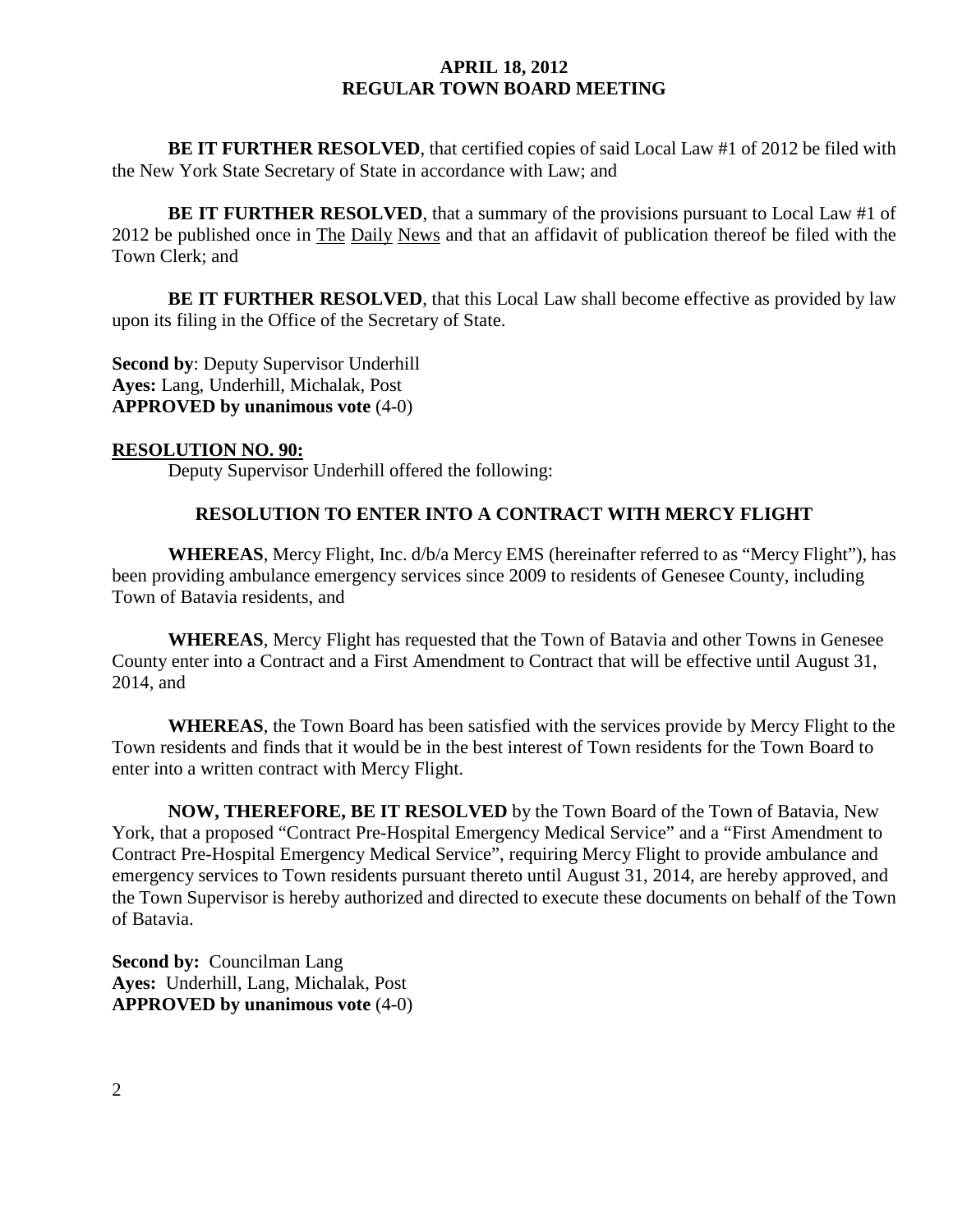#### **RESOLUTION NO. 91:**

Supervisor Post offered the following:

# **RESOLUTION TO SCHEDULE A SPECIAL ELECTION FOR A REFERENDUM REGARDING PROPOSED WEST MAIN STREET ROAD SEWER DISTRICT IN THE TOWN OF BATAVIA, NEW YORK**

**WHEREAS**, a map, plan and report was filed in the Batavia Town Clerk's Office on February 14, 2012, describing the boundaries of the proposed Sewer District to be located upon portions of West Main Street and Kelsey Roads, and setting forth other requirements concerning the same, and

**WHEREAS**, a "Resolution and Order for Establishment of the West Main Street Road Sewer District For a Portion of the Town of Batavia, New York" was passed by the Town Board on March 21, 2012, subject to a permissive referendum, and

**WHEREAS**, a "Notice of Adoption of Resolution and Order for Establishment of the West Main Street Road Sewer District for a Portion of the Town of Batavia Subject to Permissive Referendum" was published in The Daily News within ten (10) days after adoption as required by law, and

**WHEREAS**, a Petition was filed with the Town on March 30, 2012, within the allowable time period for the same, and said Petition was subscribed and acknowledged by the owners of taxable real property situate in the proposed Sewer District, as shown upon the latest completed assessment roll for the Town of Batavia, in a number equal to at least five percent (5%) of the total number of such owners, requesting that the proposed establishment of the West Main Street Road Sewer District be submitted to the taxable real property owners within the proposed Sewer District at a Special Election for either their approval or disapproval thereof, and

**WHEREAS**, no written objection to said Petition has been filed with the Town Clerk within five (5) days after the filing of said Petition with the Town Clerk.

**NOW, THEREFORE, BE IT RESOLVED**, by the Town Board of the Town of Batavia, New York, that a Special Election to hold a Referendum on the establishment of the West Main Street Road Sewer District in the Town of Batavia shall be held at the Batavia Town Hall, located at 3383 West Main Street Road, Batavia, New York, on June 12, 2012, continuously between the hours of 12:00 Noon and 8:00 p.m. on said date to consider the following Proposition:

#### **PROPOSITION**

SHALL the Resolution, adopted March 21, 2012, by the Batavia Town Board establishing, subject to Permissive Referendum, the proposed West Main Street Road Sewer District located in the Town of Batavia, New York, upon those portions of West Main Street and Kelsey Roads as bounded and described in a map, plan and report filed in the Batavia Town Clerk's Office on February 14, 2012, pursuant to the terms and conditions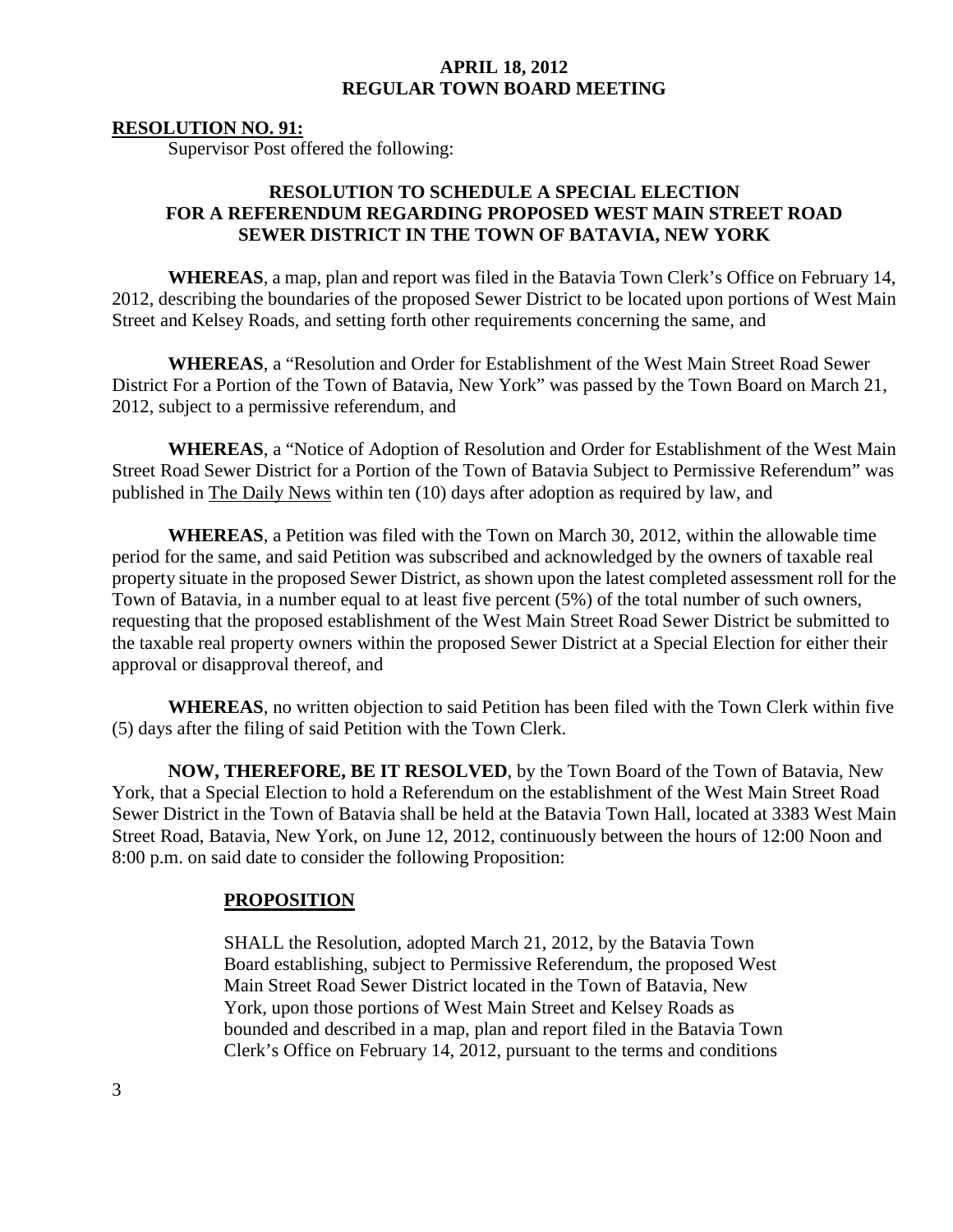as further set forth in said map, plan and report, with a maximum project cost not to exceed the sum of \$2,822,000.00, less \$1,600,000 of grant awards for a total sum not to exceed \$1,222,000.00; BE APPROVED?

**BE IT FURTHER RESOLVED**, that the following terms and conditions and eligibility requirements for said Special Election shall apply:

1. All owners of taxable real property located within the proposed West Main Street Road Sewer District, as shown upon the latest completed assessment roll of the Town of Batavia, are eligible to vote. All real property owners are responsible to verify their status on the assessment roll prior to the vote.

2. The Town of Batavia Assessor shall prepare a list of all of the owners described above, and provide the same to the Town Clerk, to be used by the Election Inspectors to monitor eligibility to vote at the Special Election.

3. All eligible voters must personally appear during the time and date designated. There will be no provisions for absentee ballots.

4. Each owner who is entitled to vote may cast only a single ballot, even if he/she/corporate owner owns more than one parcel within the proposed Sewer District.

5. Multiple owners of real property are each entitled to a single vote. (For example, a Husband and Wife who jointly own property or properties would be allowed to have the Husband cast one ballot and the Wife to cast one ballot.)

6. A corporate owner of such taxable real property shall be considered one owner and shall be entitled to one vote to be cast by an officer or agent of the corporation.

7. Individuals who reside within the proposed Sewer District who do not own property, (for example, renters and life use tenants), are not eligible to vote.

8. All eligible owners of taxable real property who meet the foregoing qualifications may vote regardless of the physical residence of the individuals or the principal place of business of a corporate entity.

9. Individuals who are eligible as set forth above, do not have to be registered voters with the Board of Elections in order to cast a ballot in this Special Election.

10. Approval of the proposed Sewer District or disapproval of the same shall be decided by the vote of the majority of the eligible owners who actually cast a ballot upon such Proposition at the Special Election.

11. The Town Clerk shall prepare paper ballots to be used by the voters at the Special Election.

12. The Town Board shall hire impartial Election Inspectors to monitor the voting process and to certify the Special Election results.

**BE IT FURTHER RESOLVED**, that the Town Clerk of the Town of Batavia is hereby authorized and directed to publish a copy of this Proposition, along with the times and dates of the Special Election and the terms thereof, in **The Daily News** and post copies of the same on the sign board of the Town of Batavia, in the time and manner required by law, at least ten (10) days prior to the Special Election date, and

**BE IT FURTHER RESOLVED**, that the Town Clerk of The Town of Batavia is hereby authorized and directed to prepare and file a certificate stating that a Petition was filed and a Referendum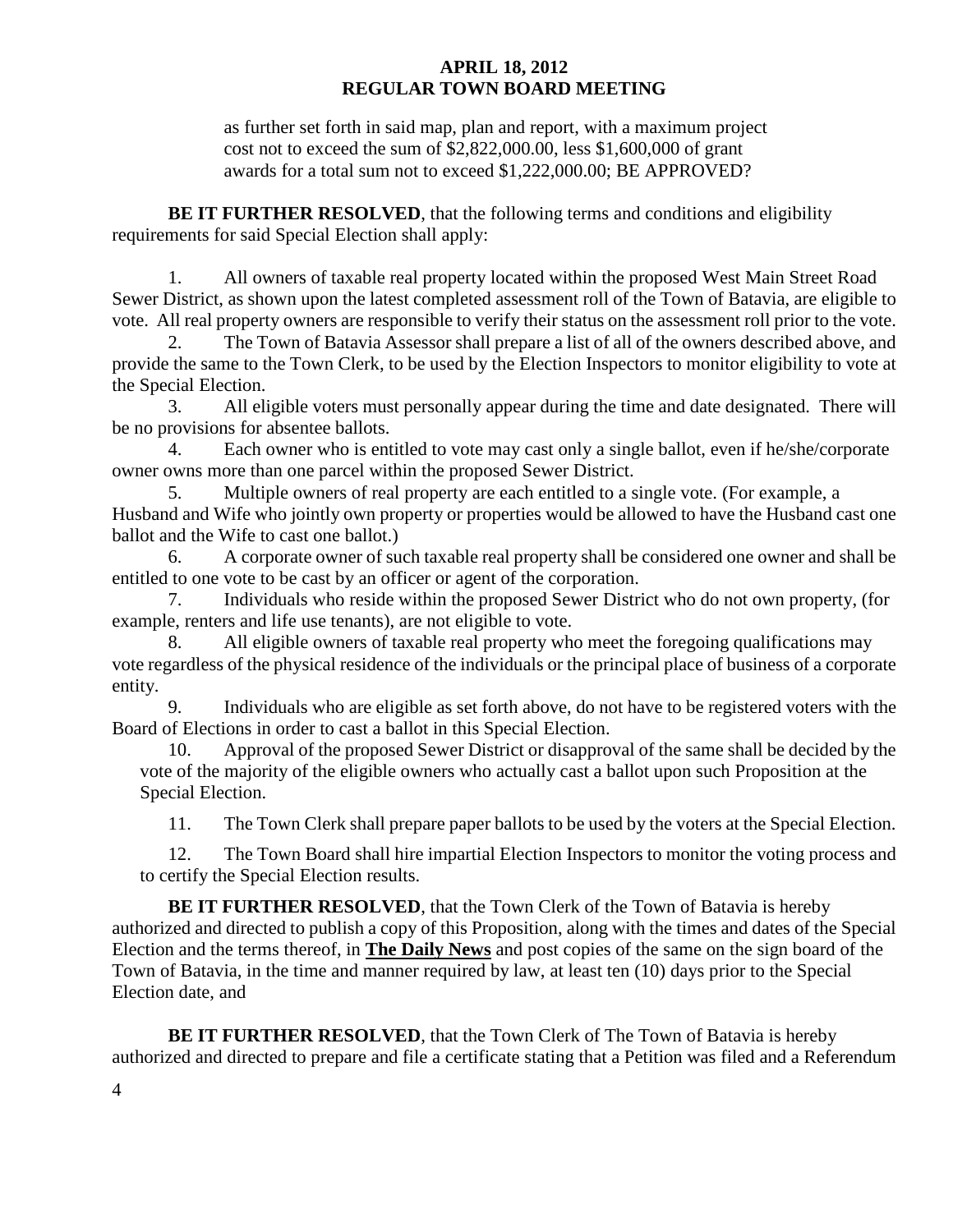was held pursuant to the provisions of Section 209-e of the Town Law, and certifying the result of the vote on the Proposition at such Referendum, and this certification shall be recorded in the office of the Genesee County Clerk and filed with the office of the Department of Audit and Control.

**Second by:** Deputy Supervisor Underhill **Ayes:** Post, Underhill, Michalak, Lang **APPROVED by unanimous vote** (4-0)

#### **RESOLUTION NO. 92:**

Councilwoman Michalak offered the following:

# **INTER-MUNCIPAL AGREEMENT GENESEE COUNTY RE-LEVIED DELINQUENT TAXES**

**RESOLVED**, that the Batavia Town Board hereby authorizes the Supervisor to execute the "Inter-Municipal Agreement" for reimbursement of re-levied delinquent taxes between Genesee County and the Town of Batavia (agreement attached).

**Second by:** Deputy Supervisor Underhill **Ayes:** Michalak, Underhill, Lang, Post **APPROVED by unanimous vote** (4-0)

#### **RESOLUTION NO. 93:**

Councilman Lang offered the following:

# **SHARED SERVICES AGREEMENT WITH BATAVIA CITY SCHOOL DISTRICT**

**WHEREAS,** the Highway Superintendent has requested that the Town of Batavia enter into a shared services agreement with the Batavia City School District for sharing equipment, materials and services for the mutual benefit of both parties.

### **NOW, THEREFORE, BE IT**

**RESOLVED,** that the Town Supervisor is hereby authorized and directed to execute the Shared Services Agreement with the Batavia City School District, annexed to and made part of this resolution, which shall be effective immediately for five (5) years and shall expire five (5) years from the date of its signing. The Town Board shall review this agreement each year.

**Second by: Deputy Supervisor Underhill Ayes:** Lang, Underhill, Michalak, Post **APPROVED by unanimous vote** (4-0)

# **SHARED SERVICES AGREEMENT FOR THE BATAVIA CITY SCHOOL DISTRICT.**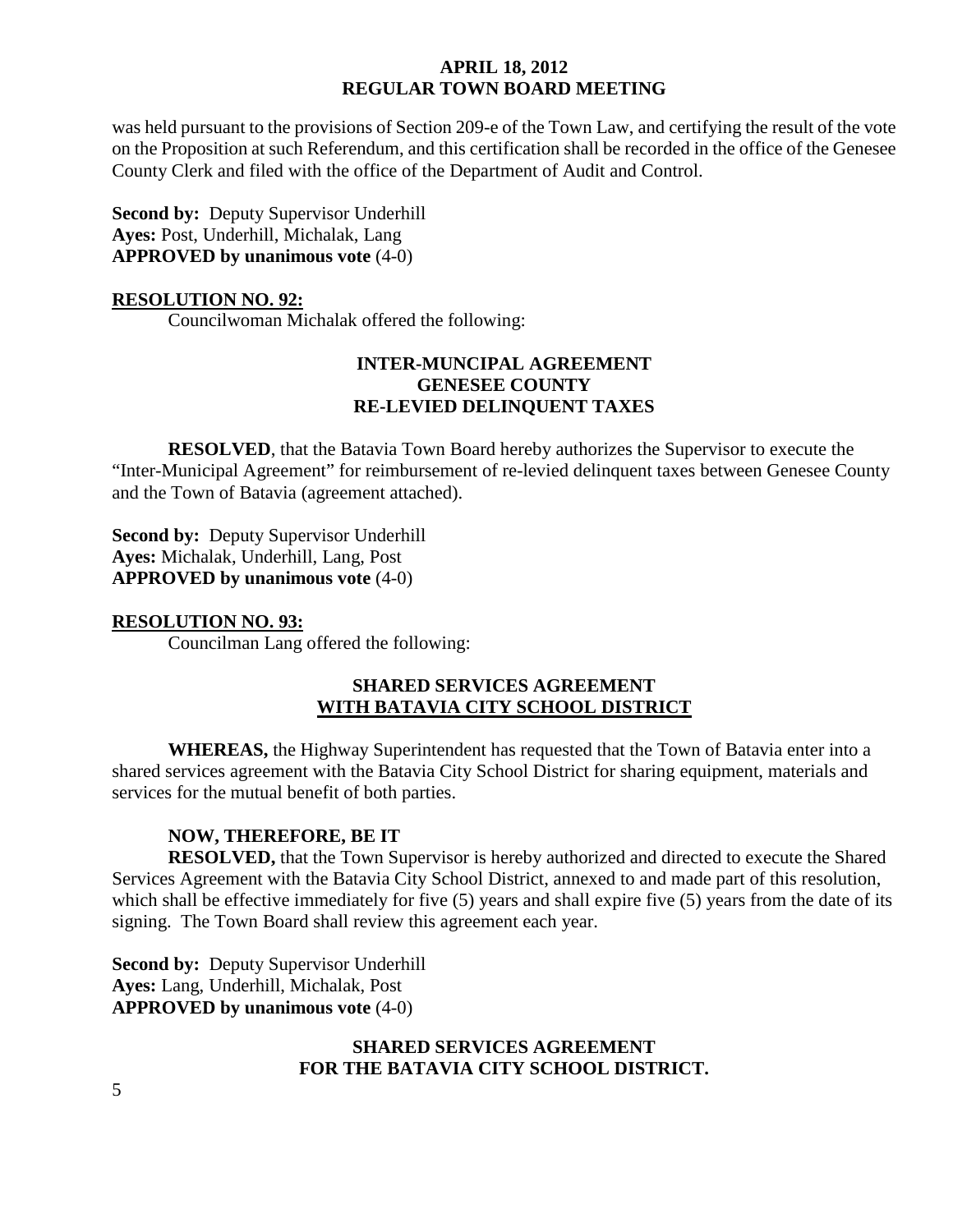1. For purposes of this contract, the following terms shall be defined as follows:

a. "Municipality or District" shall mean any city, county, town or village or school district which has agreed to be bound by a contract for shared services or equipment similar in terms and effect with the contract set forth herein, and has filed a copy of said contract with their respective clerk.

b. "Designated Filing Agent" shall mean the clerk of said municipality or school district.

c. "Contract" shall mean the text of this agreement which is similar in terms and effect with comparable agreements, not withstanding that such contract is signed only by the chief executive officer of each participating municipality or school district filing the same, and upon such filing each filing municipality or district accepts the terms of the contract to the same degree and effect as if each chief executive officer had signed each individual contract.

d. "Shared Service" shall mean any service provided by one municipality or district for another that is consistent with the purposes and intent of this contract and shall include but not limited be to:

- i. The renting, exchanging or lending of machinery, tools and equipment, with or without operators;
- ii The providing of a specific service;
- iii The maintenance of machinery or equipment.

e. "Superintendent" shall mean, in the case of a city, the head of the department of public works; in the case of a county, the county superintendent of highways, or the person having the power and authority to perform the duties generally performed by county superintendent of highways; in the case of a town, the town superintendent of highways and/or superintendent of public works; in the case of a village, the superintendent of public works, in the case of a school district the director of the buildings and grounds department.

2. The Town of Batavia has caused this agreement to be executed and to bind itself to the terms of this contract and it will consider this contract to be applicable to any municipality or school district which has approved a similar contract and filed such contract with the Town of Batavia Clerk.

3. The Town of Batavia by this agreement grants unto the superintendent, the authority to enter into any shared service arrangements with any other municipality or school district subject to the following terms and conditions:

a. The Town of Batavia agrees to rent or exchange or borrow from any municipality or school district any and all materials, machinery, and equipment, with or without operators, which it may need for the purposes of the Town. The determination as to whether such machinery, with or without operators, is needed by the Town, shall be made by the superintendent. The value of the materials or supplies borrowed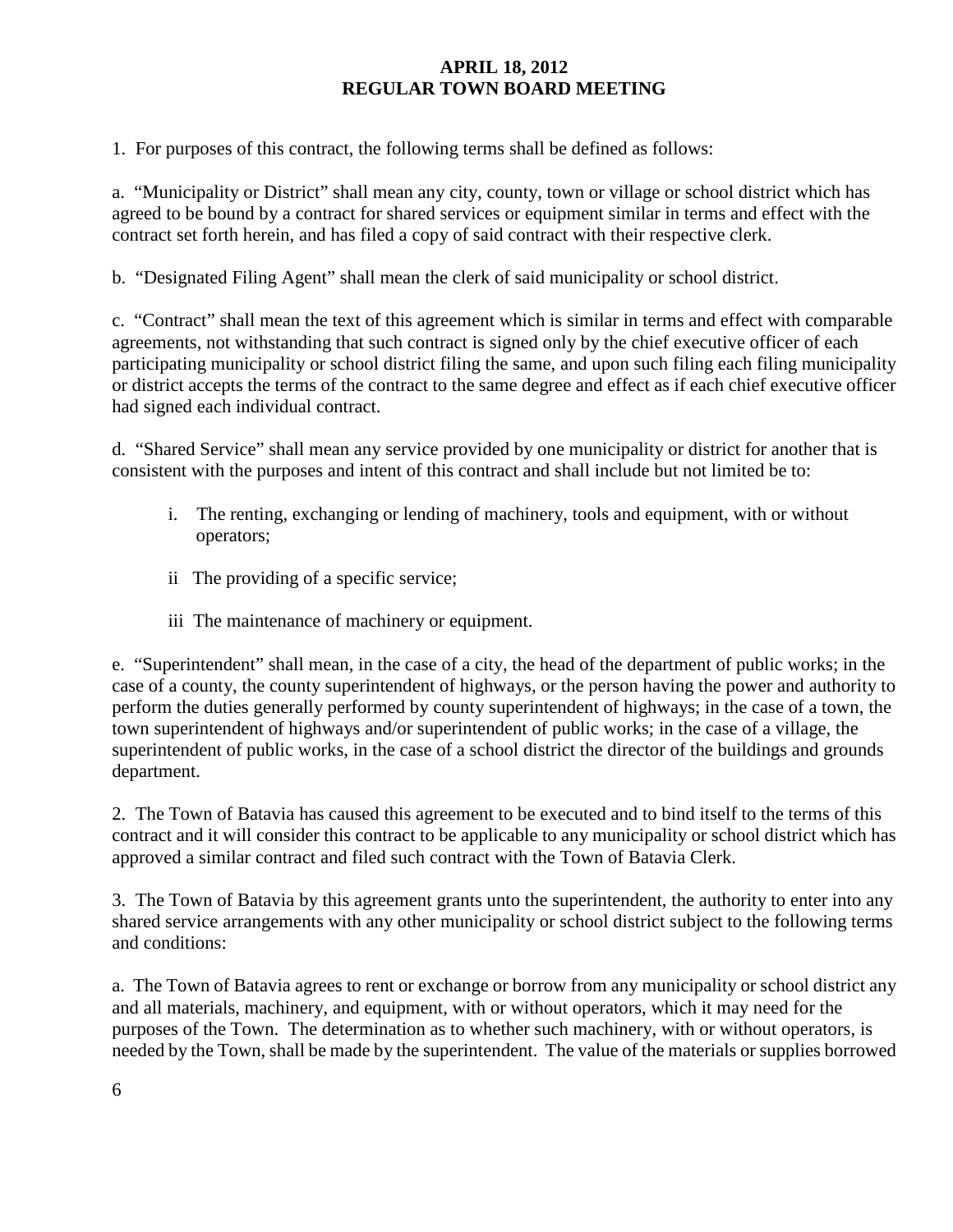from another municipality or school district under this agreement may be returned in the form of similar types and amounts of materials or supplies, or by the supply of equipment or the giving of services of an equal value, to be determined by the mutual agreement of the respective superintendents.

b. The Town of Batavia agrees to rent, exchange or lend to any municipality or school district any and all materials, machinery, and equipment, with or without operators, which such municipality may need for its purposes. The determination as to whether such machinery, with or without operators, or material is available for renting, exchanging or lending shall be made by the superintendent. In the event the superintendent determines that it will be in the best interests of the Town to lend to another municipality or school district, the superintendent is hereby authorized to lend to another municipality or school district. The value of the materials or supplies loaned to another municipality under this agreement may be returned to the Town in the form of similar types and amounts of materials or supplies, or by the supply of equipment or the giving of services of an equal value, to be determined by the mutual agreement of the respective superintendents.

c. The Town of Batavia agrees to repair or maintain machinery or equipment for any municipality or school district under terms that may be agreed upon by the superintendent, upon such terms as may be determined by the superintendent.

d. An operator of equipment rented or loaned to another municipality or school district, when operating such equipment for the borrowing municipality, shall be subject to the direction, supervision and control of the superintendent of the borrowing municipality or school district in relation to the manner in which the work is to be completed. However, the method by which the machine is to be operated shall be determined by the operator.

e. When receiving the services of an operator with a machine or equipment, the receiving superintendent shall make no request of any operator which would be inconsistent with any labor agreement. All machinery and the operator, for purposes of worker's compensation, liability and any other relationship with third parties, shall be considered the machinery of, and the employee of, the municipality or school district owning the machinery and equipment.

f. The lending municipality or school district shall be liable for any negligent or otherwise wrongful acts of its employees including but not limited to those resulting from the operation of its machinery or equipment by its own operator. In addition, the lending municipality or school district agrees to defend, indemnify and hold harmless the borrowing municipality or school district for all claims, damages, suits penalties, fines and liabilities for injury or death to persons, or loss or damage to property, arising out of the use and operation of equipment by the lending municipality's or school district's operator of the alleged negligent, wrongful, reckless or culpable acts of lending municipality's or school district's employee(s).

g. Each municipality or school district shall remain fully responsible for its own employees, including, but not limited to, salary, benefits and worker's compensation.

4. In the event machinery or equipment being operated by an employee of the owning municipality or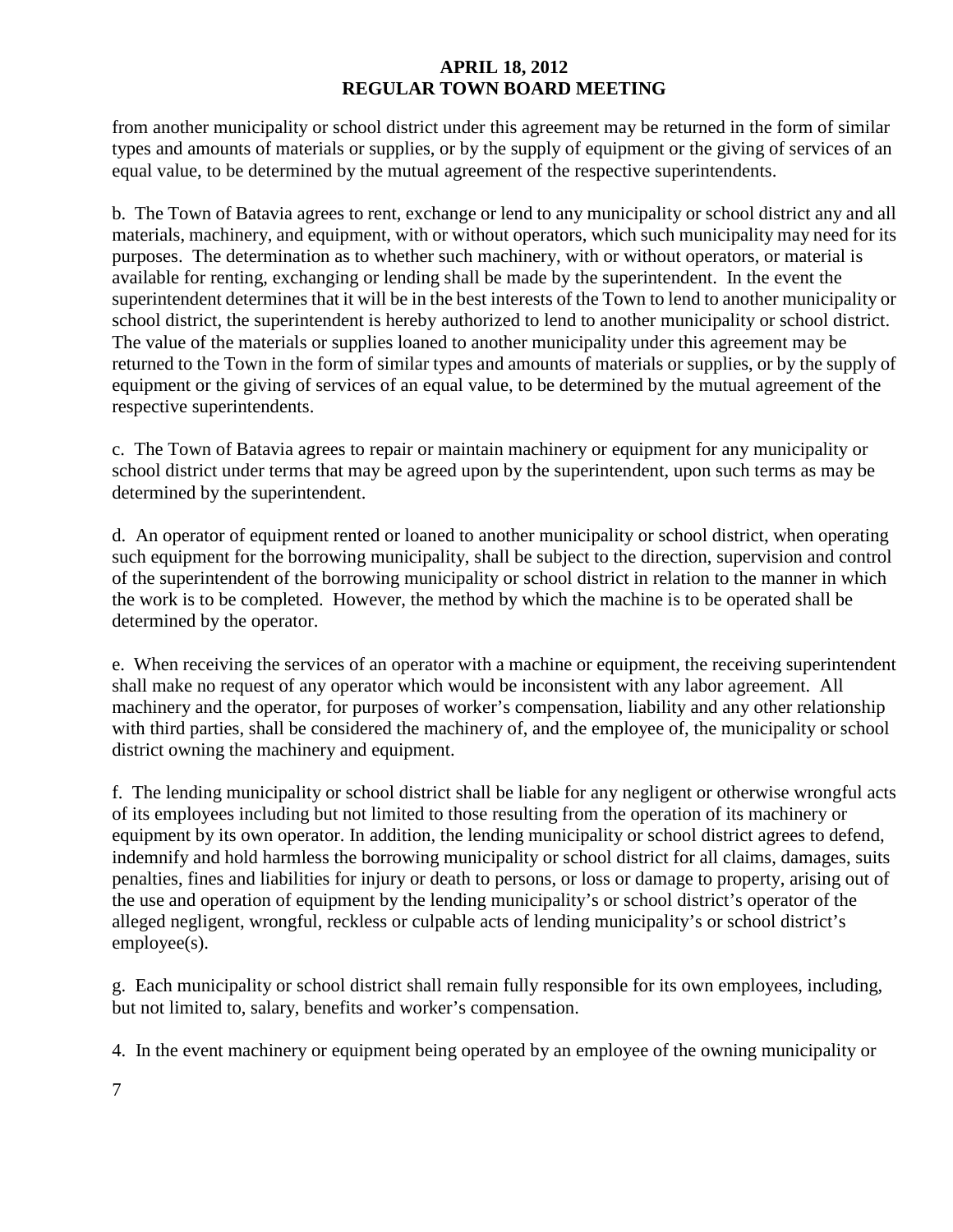school district is damaged or otherwise in need of repair while working for another municipality or school district, the municipality or school district owning the machinery or equipment shall be responsible to make or pay for such repairs. In the event machinery or equipment is operated by an employee of the borrowing, receiving or renting municipality or school district, such municipality or school district shall be responsible for such repairs.

5. Any municipality or school district which is a party to this contract may revoke such contract by filing a notice of such revocation. Upon the revocation of such contract, any outstanding obligations shall be submitted within thirty days of such revocation.

6. Any action taken by the superintendent pursuant to the provisions of this contract shall be consistent with the duties of such official and expenditures incurred shall not exceed the amounts set forth in the Town budget for highway purposes.

7. If any provision of this contract is deemed to be invalid or inoperative for any reason, that part may be modified by the municipalities or school district which are party to this contract to the extent necessary to make it valid and operative, or if it cannot be modified, then severed, and the remainder of the contract shall continue in full force and effect as if the contract had been signed with the invalid portion so modified or eliminated.

8. This contract shall be reviewed each year by the Town Board and shall expire five years from the date of its signing by the Town Supervisor. The Town may extend or renew this contract at the termination thereof for another five year period.

9. Copies of this contract shall be sent to the clerk and the superintendent of each municipality or school district with which the superintendent anticipates engaging in shared services. No shared services shall be conducted by the superintendent except with the superintendent of a municipality or school district that has completed a shared services contract and has sent a copy thereof to the clerk of his or her municipality or school district and the superintendent.

IN WITNESS THEREOF, the said Town of Batavia has by order of the Town Board, caused these presents to be subscribed by the Town Supervisor, and the seal of the Town to be affixed and attested by the Clerk thereof, this day of  $\qquad \qquad$  20.

| TOWN OF BATAVIA        |  |
|------------------------|--|
|                        |  |
| <b>Town Supervisor</b> |  |
|                        |  |

Attest: Town Clerk

Attest: Highway Superintendent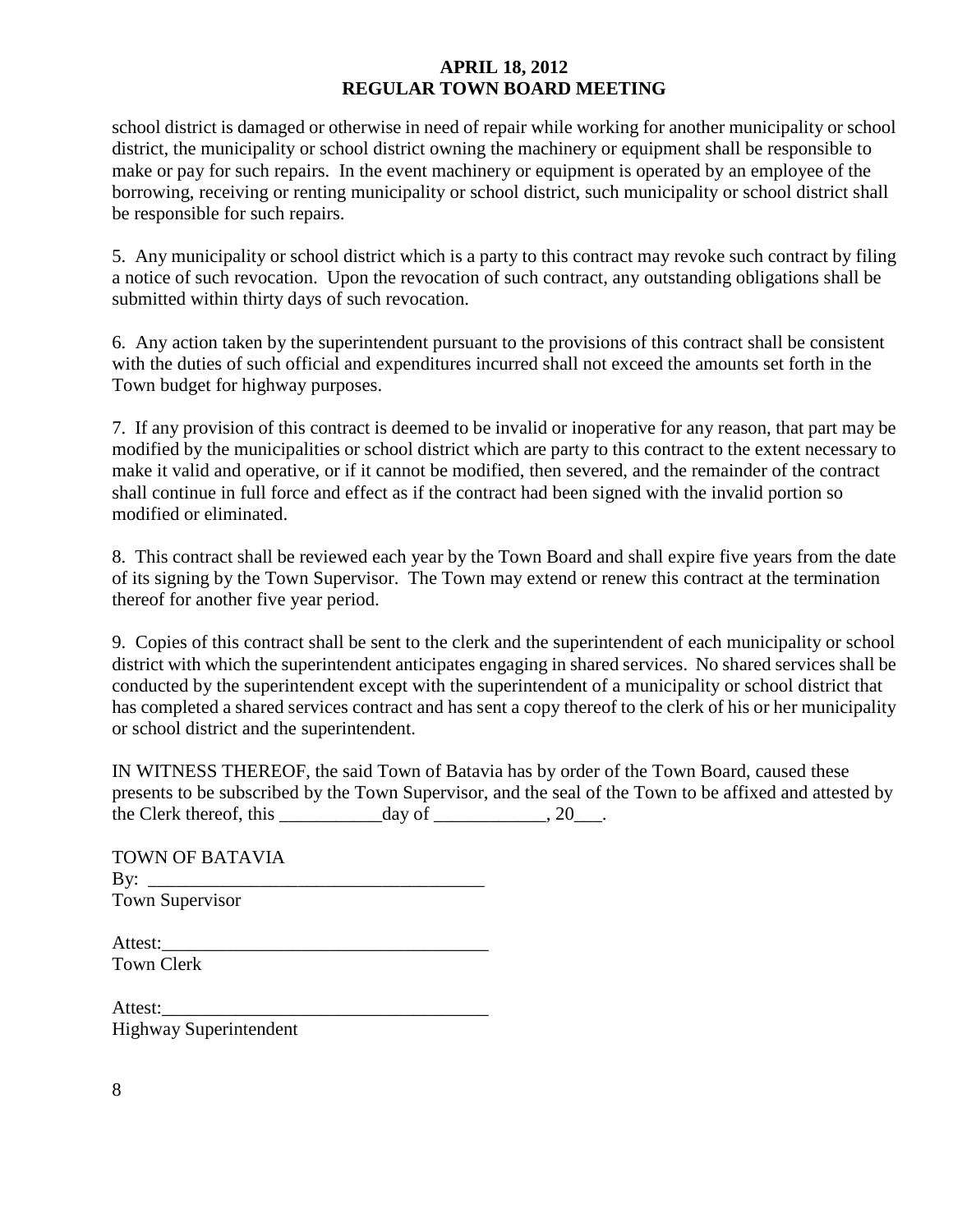#### BATAVIA CITY SCHOOL DISTRICT

By: \_\_\_\_\_\_\_\_\_\_\_\_\_\_\_\_\_\_\_\_\_\_\_\_\_\_\_\_\_\_\_\_\_\_\_\_

School District Superintendent

Attest:

Witness

Attest:

Director of Buildings and Grounds

# **RESOLUTION NO. 94:**

Deputy Supervisor Underhill offered the following:

# **SURPLUS EQUIPMENT**

**WHEREAS,** the Town of Batavia has determined that the following item(s) is no longer needed for Town use and that the following item should be sold at auction and deleted from inventory:

- 1. Two 8 ft. wide chip boxes
- 2. One 4 ft. wide wing plow system for a 4 ton dump truck
- 3. 2010 International Dump Truck VIN #1HTWYAHT1AJ193782

# **NOW THEREFORE BE IT,**

**RESOLVED,** the Batavia Town Board hereby authorizes the Highway Superintendent to surplus the items listed above and sell them at auction; and be it

**FURTHER RESOLVED,** the 2010 International Dump Truck must meet the reserve bid amount of \$160,000 in order to be sold at auction.

**Second by: Councilman Lang Ayes:** Underhill, Lang, Michalak, Post **APPROVED by unanimous vote** (4-0)

# **RESOLUTION NO. 95:**

Supervisor Post offered the following:

### **PURCHASE SNOW PLOW FOR HIGHWAY PICK-UP TRUCK**

**WHEREAS,** the Town of Batavia Highway Department recently purchased a new 2012 pickup truck and it needs to have a snow plow installed, and

**WHEREAS,** the highway superintendent received 3 bids for the purchase of the plow and the lowest responsive bidder is Unicorn Specialties, LLC at four thousand, two hundred dollars (\$4,200).

# **NOW THEREFORE BE IT,**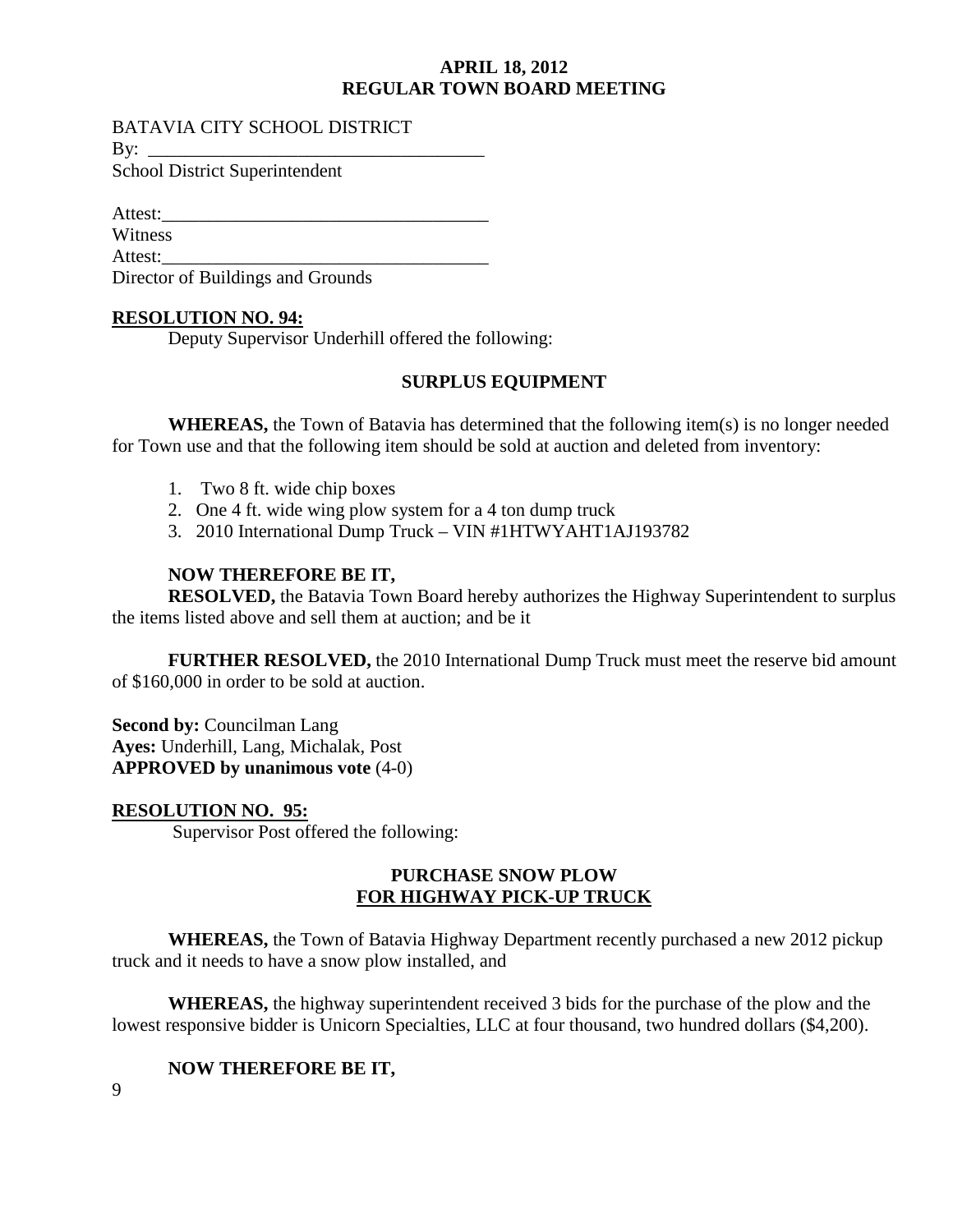**RESOLVED,** the Batavia Town Board hereby authorizes the Highway Superintendent to purchase a snow plow from Unicorn Specialties for four thousand, two hundred dollars (\$4,200) for the new 2012 pickup truck, and be it

**FURTHER RESOLVED,** the expenditure with be appropriated from line item DA5130.200.

**Second by:** Deputy Supervisor Underhill **Ayes:** Post, Underhill, Michalak, Lang **APPROVED by unanimous vote** (4-0)

#### **RESOLUTION NO. 96:**

Councilwoman Michalak offered the following:

# **AUTHORIZATION TO ENTER INTO AGREEMENTS FOR THE IMPLEMENTATION OF A COMMUNITY DEVELOPMENT BLOCK GRANT RECEIVED FROM THE NEW YORK STATE HOUSING TRUST FUND CORPORATION**

**WHEREAS,** the Town of Batavia ("Town") has received Federal grant assistance in the amount of one million dollars (\$1,000,000.00) (the "Grant") from the New York State Housing Trust Fund Corporation ("HTFC") represented by the New York State Office of Community Renewal ("OCR") through the Community Development Block Grant ("CDBG") Program (OCR Grant #83ED696-12) for the purpose of providing financing to assist Muller Quaker Dairy, LLC in establishing operations in the Genesee Agri-Business Park at in the Town of Batavia, New York; and

**WHEREAS**, a portion of the Grant proceeds is to be used to fund administrative and program delivery costs associated with the implementation of the Grant; and

**WHEREAS**, the Genesee Gateway Local Development Corporation (the "Corporation") has the capacity to provide such financing and to administer the Grant in the best interests of the Town, and

**WHEREAS,** the Corporation is a not-for-profit corporation eligible to receive grants of CDBG funds pursuant to Section 105(a)(15) of the Housing and Community Development Act of 1974, as amended (42 U.S.C. §5305),

#### **NOW, THEREFORE BE IT**

**RESOLVED**, that the Batavia Town Board hereby authorizes the Supervisor to execute the agreement between HTFC and the Town evidencing the Grant and all forms and documents related thereto, and be it further

**RESOLVED**, that the Town hereby authorizes the Supervisor to enter into an agreement with the Corporation for implementation and administration of the Grant under terms and conditions subject to review and approval by the Town Attorney, and be it further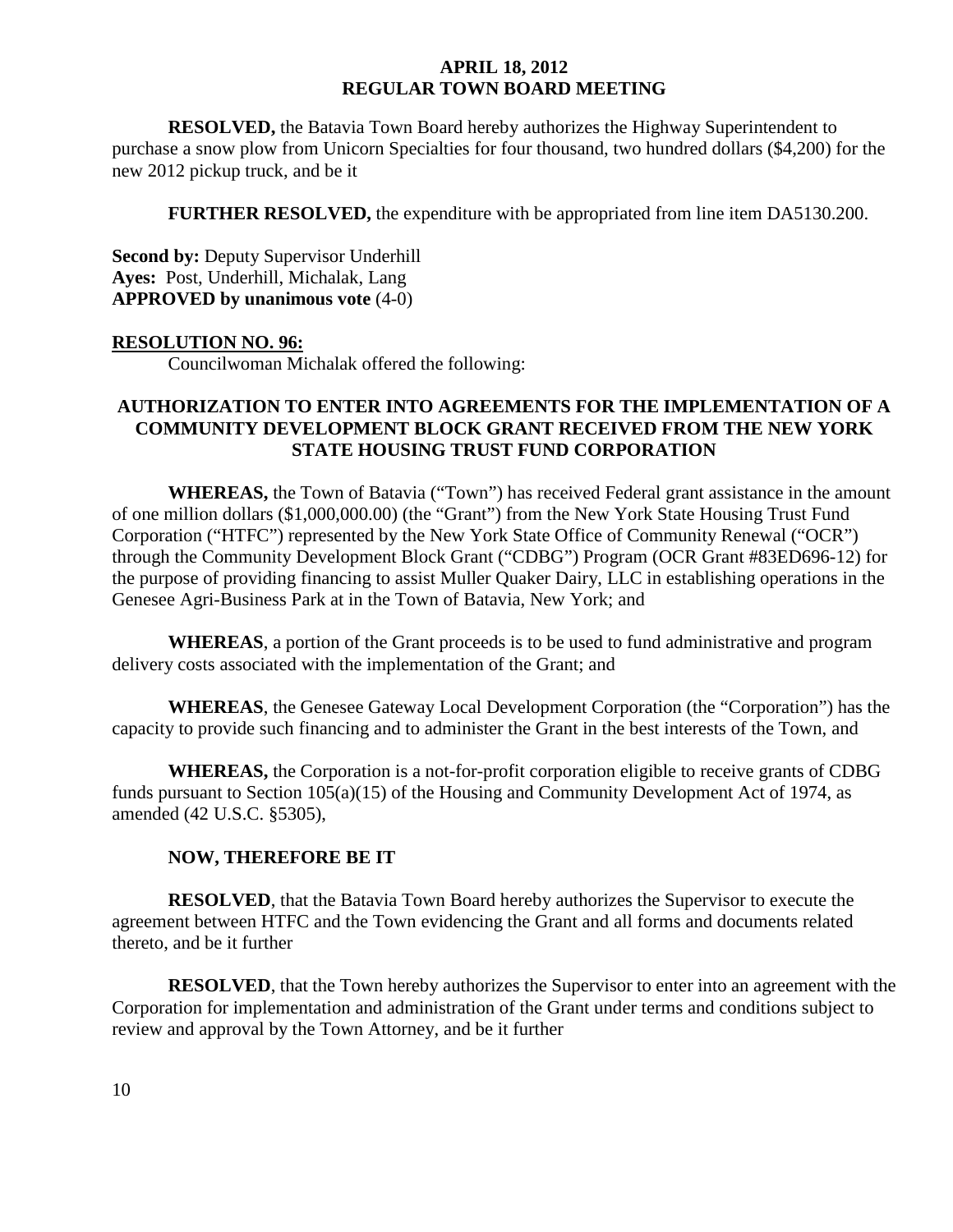**RESOLVED,** that the Town Supervisor is hereby designated as the Town's Certifying Officer for all environmental review decisions made pursuant to the National Environmental Policy Act of 1969, as amended for all existing and future CDBG grants received by the Town.

**Second by:** Councilman Lang **Ayes:** Michalak, Lang, Underhill, Post **APPROVED by unanimous vote** (4-0)

#### **RESOLUTION NO. 97:**

Councilman Lang offered the following:

# **CONTRACT BETWEEN THE NEW YORK STATE DEPARTMENT OF ENVIRONMENTAL CONSERVATION AND THE TOWN OF BATAVIA-BATAVIA FLOOD PROTECTION PROJECT ANNUAL MOWING AND SHOAL REMOVAL**

**WHEREAS,** the New York State Department of Environmental Conservation (NYSDEC) has been contracting with the Town of Batavia for the purpose of maintaining the Batavia Flood Protection Project Annual Mowing and Shoal Removal; and

**WHEREAS,** the NYSDEC wishes to extend this contract from May 15, 2012 to May 14, 2015, reimbursing the Town in the amount of fourteen thousand dollars per year for 3 years for a total of forty two thousand dollars (\$42,000.00). (documentation attached).

#### **NOW THEREFORE BE IT,**

**RESOLVED,** the Batavia Town Board hereby authorizes the Supervisor to execute the contact between the NYSDEC and the Town of Batavia, the Town providing the aforementioned service for the NYSDEC at a cost of fourteen thousand dollars per year for 3 years for a total of forty two thousand dollars (\$42,000.00).

**Second by: Deputy Supervisor Underhill Ayes:** Lang**,** Underhill, Michalak, Post **APPROVED by unanimous vote (**4-0)

#### **RESOLUTION NO. 98:**

Deputy Supervisor Underhill offered the following:

# **EXTENSION OF SERVICES AGREEMENT – BETWEEN THE TOWN OF BATAVIA AND WENDEL DUCHSCHERER (GEOGRAPHICAL INFORMATIONAL SYSTEM) GIS PROGRAMMING, MAINTENANCE AND TRAINING**

**WHEREAS,** Wendel Duchscherer, continues with additional GIS services such as program and website additions, additional training and software/hardware support which allow the advancement of the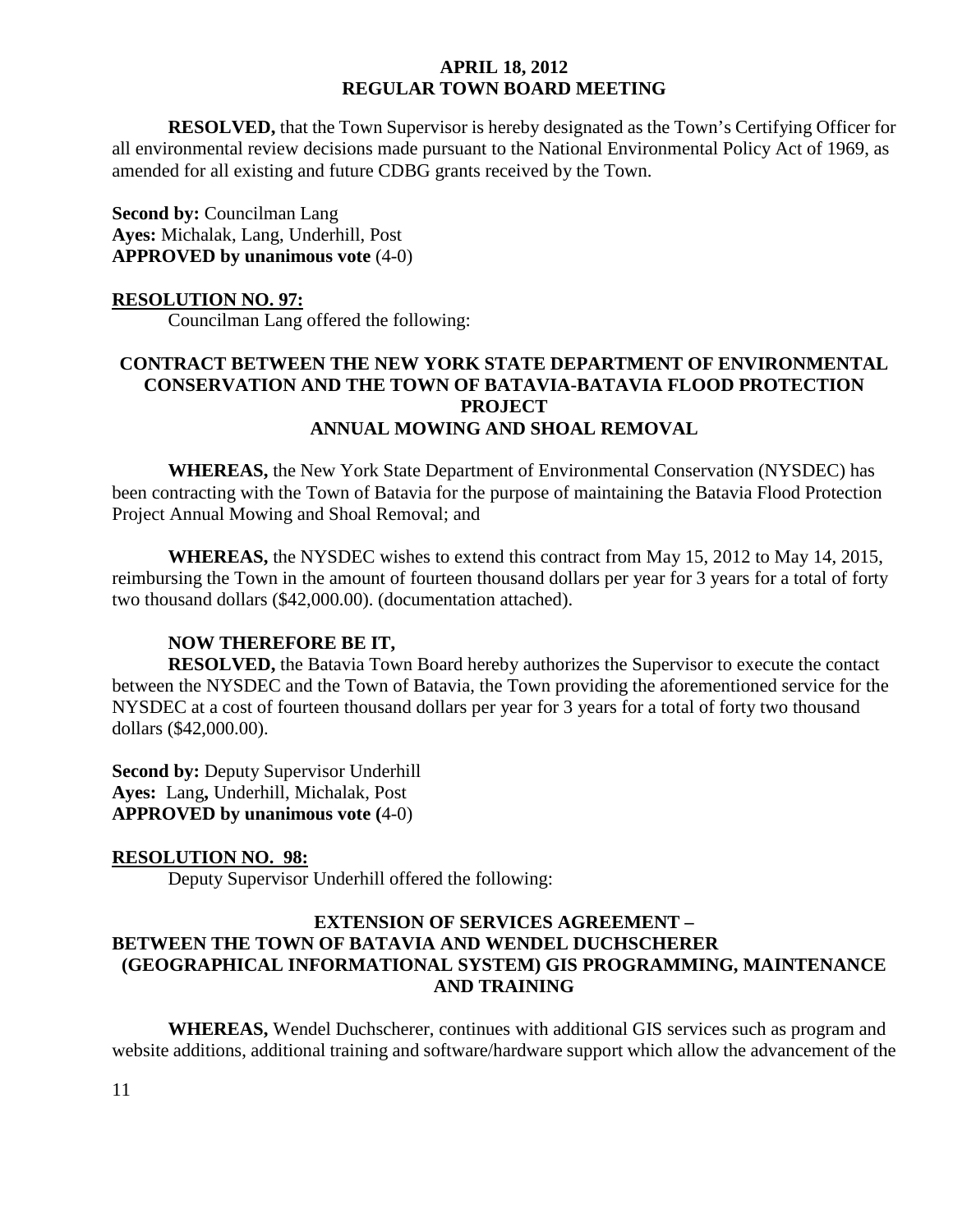Town's GIS needs; and

**WHEREAS,** Wendel Duscherer has prepared a proposal (attached) as requested by the Town for the following:

TASK 1-Annual ArcGIS Web Map Site Maintenance (Lump Sum) TASK 2-GPS, Web Map Training and Support Services (Time and Expense) TASK 3-Web Map Upgrade (Lump Sum)

for a total fee of \$8,000; and

**WHEREAS**, the Town Engineer recommends approval of these services to continue the Town's advancement and fulfillment of its GIS needs; and

**NOW, THEREFORE, BE IT RESOLVED,** the Batavia Town Board hereby authorizes the Supervisor to extend the services of Wendel Duchscherer to assist the Town in the advancement of the Town's GIS system at a cost not to exceed \$8,000.

**Second by: Councilman Lang Ayes:** Underhill, Lang, Michalak, Post **APPROVED by unanimous vote (**4-0)

**Abstract No. 4-2012:** Motion Councilwoman Michalak, second Councilman Lang to authorize the Supervisor to pay the following vouchers:

| General              | \$82,589.30  |
|----------------------|--------------|
| Highway              | 236,345.94   |
| Sewer No. 1          | 4,055.79     |
| Sewer No. 2          | 6,141.92     |
| Water                | 30,180.82    |
| <b>Creek Road</b>    | 2,347.99     |
| West Main/Wortendyke | 630.37       |
| Sewer                |              |
| <b>Pratt Road</b>    | 2,347.99     |
| NE Route 98          | 2,348.00     |
| <b>Total</b>         | \$366,988.12 |

Check numbers 16825 thru 16908, 16910, 16911, Online-\$2,239.09, ACH- \$2,000.00 **Ayes:** Michalak, Lang, Underhill, Post **MOTION CARRIED by unanimous vote** (4-0)

### **DEPARTMENT REPORTS:**

**The Supervisor reported for the following departments:**

12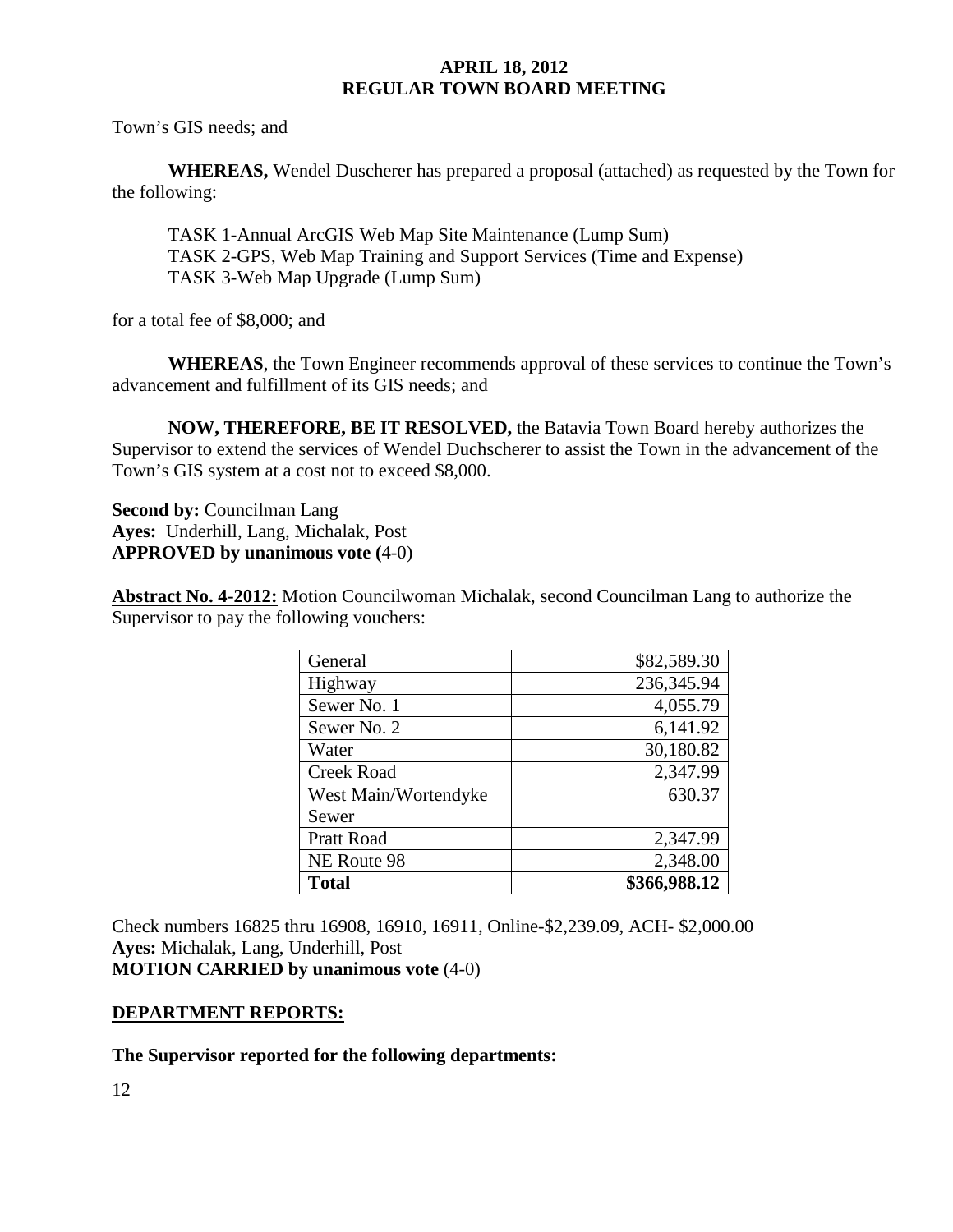# **Building Inspector** report**:**

- Day to day building and zoning inspections remain steady and consistent
- Permits have increased substantially
- Project Wave remains steady, pouring footers and placing some forms for the precast walls. Security has placed temporary guard houses to control the site from trespassing and to ensure proper safety on the site
- Alpina Foods remain pouring the floor on the interior of building and completing the exterior portion of the structure
- Marktec sign was approved and is nearing a final C of O inspection
- All equipment is being utilized in the field and makes the process more efficient for completing all reports
- Zoning Violations remain steady and are being processed on a daily basis
- Plan review is taking place on several commercial and residential projects
- Many meetings have taken place to ensure a smooth and consistent process for all applicants
- The review of many sections of the Town Code are still being worked on for revisions
- Reviewing land separation documents and updating as needed
- Fire Inspections remain steady and will be consuming a lot of time through the next six months
- Working with Tom Lichtenthal and reviewing the Site Plan review sheets for updating
- Planning Board had a full agenda and have passed site plan approval for the new Perry Veterinary Clinic
- Several Land separations have taken place
- A public hearing has been set for Jonathan Lamb to place a multifamily dwelling unit on his property for the workers of his farm
- Closing out expired permits and processing permits daily
- Answering all calls, emails and inquiries in a timely manor

### **Highway:**

Highway work is in progress. Working on drainage and paving

### **Water/Sewer:**

**Water Leak**- Working on water leak in the area of Batavia-Stafford Townline Road and GCC. **Ag Park**- Monitoring the Water Main at Ag Park

### **Supervisor's Report:**

**Status Report on expenditures and revenues** is available for the Board's review. The investment sheets will be entered into the minute book. The General and Reserve Funds are invested in a CD's paying a rate of .45% and .20%.

**GAM-** Next GAM Meeting is April 19 at the Town of Pembroke Town Hall, hosted by the Town of Pembroke at 7:00 P.M.

**City/Town Joint Meeting**- There will be a Joint City/Town Joint Meeting on Monday, April 23 at 7:00 P.M. at the City Hall to discuss the Consolidation Task Force Report. This is the first public informational meeting and attendance is encouraged.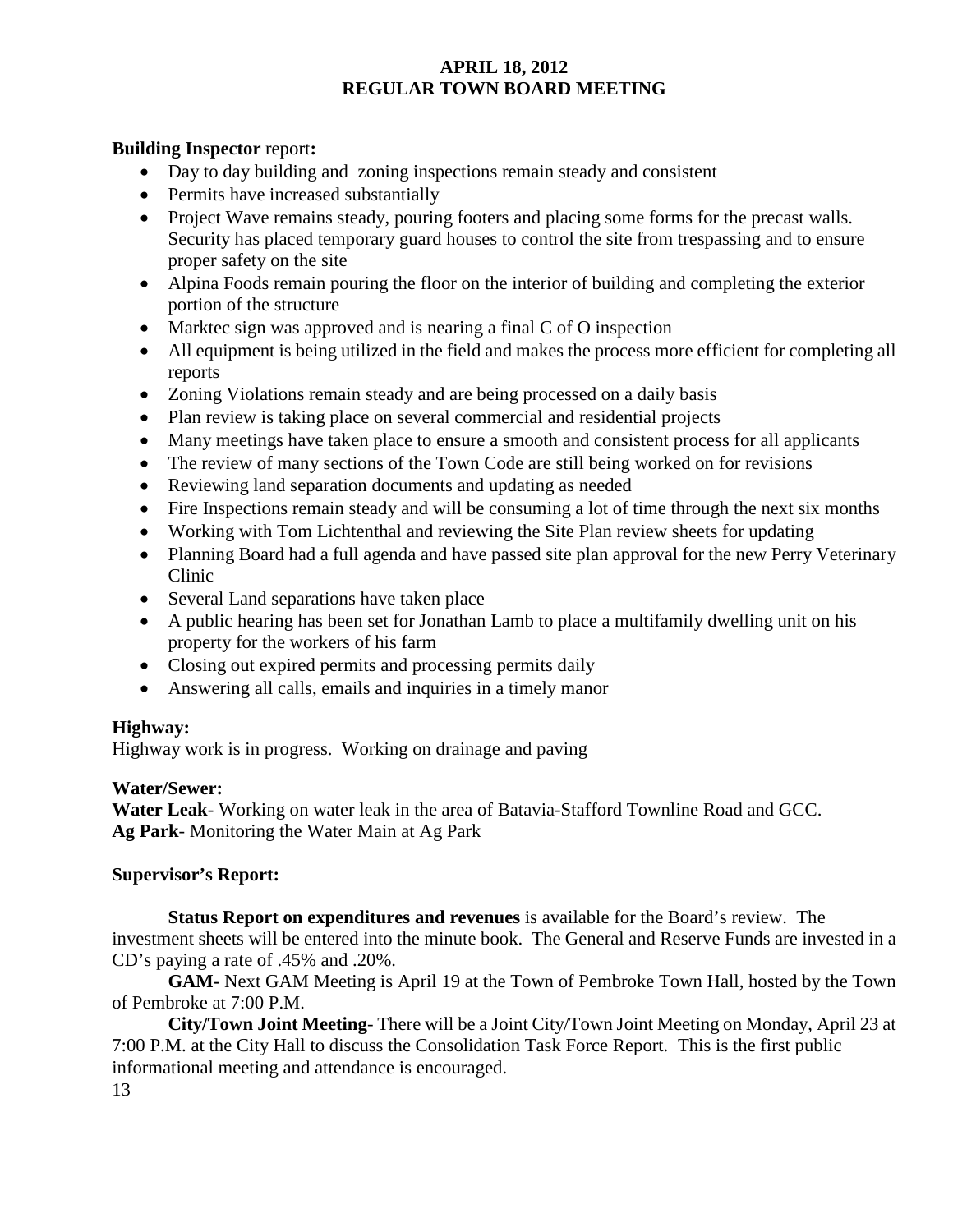**LIVABLE COMMUNITIES FORUM-** Motion Deputy Supervisor Underhill, second by Councilwoman Michalak authorizing Clinton Worthington to attend the Livable Communities Forum on Thursday May 3, 2012 at GCC at a cost of \$12.00. **Ayes:** Underhill, Michalak, Lang, Post **MOTION CARRIED by unanimous vote** (4-0)

**HIGHWAY SCHOOL-** Motion Councilman Lang, seconded by Councilwoman Michalak authorizing the Highway Superintendent to attend the Highway School in Ithaca, New York, June 11 through June 13, 2012 at an approximate cost of \$436.00, which includes conference, lodging and meals. **Ayes:** Lang, Michalak, Underhill, Post **MOTION CARRIED by unanimous vote** (4-0)

**GFLRPC SPRING WORKSHOP-**Motion Deputy Supervisor Underhill, seconded by Councilman Lang authorizing Clinton Worthington and Bruce Gerould to attend the GFLRPC Spring Workshop, May 17 in Pittsford, New York at a cost of \$50.00 each. A Town Vehicle will be used. **Ayes:** Underhill, Lang, Michalak, Post **MOTION CARRIED by unanimous vote** (4-0)

# **COMMUNICATIONS: The Town Clerk reported on the following:**

**March Town Clerk monthly report collected a** total of \$42,490.83, remitted \$42,241.65 to the Supervisor for the Local Share.

**March Tax Collector collections report** collected a total of \$194,806.08, remitted \$4,093.21 to the Supervisor for penalties and \$190,712.87 to the Genesee County Treasurer. The unpaid taxes for the 2012 Town/County Tax Warrant have been returned to the Treasurer's office.

**Presidential Primary** will be held Tuesday, April 24 from 12:00 p.m. to 9:00 p.m.

**Report of Examination-** The Report of Examination was filed. The Town Board can authorize a written response to this report. If so, need a motion and this will get included in the legal Notice.

**REPORT OF EXAMINATION RESPONSE-** Motion was made by Supervisor Post, seconded by Deputy Supervisor Underhill to authorize the preparation of a written response to the Report of Examination prepared by the Office of the State Comptroller and file such response, when completed in the office of the Town Clerk as a public record not later than July 17, 2012.

**Ayes:** Post, Underhill, Michalak, Lang

**MOTION CARRIED by unanimous vote** (4-0)

**NYS Town Clerk's Conference-** I will be attending the NYS Town Clerk's Conference next coming week.

**Sewer District I Improvements-** Received notice from NYS Home & Community Renewal on the successful completion of the Town's NYS Community Development Block Grant-American Recovery and Reinvestment Act for Sewer District I Improvements

# **COMMITTEE REPORTS:**

14